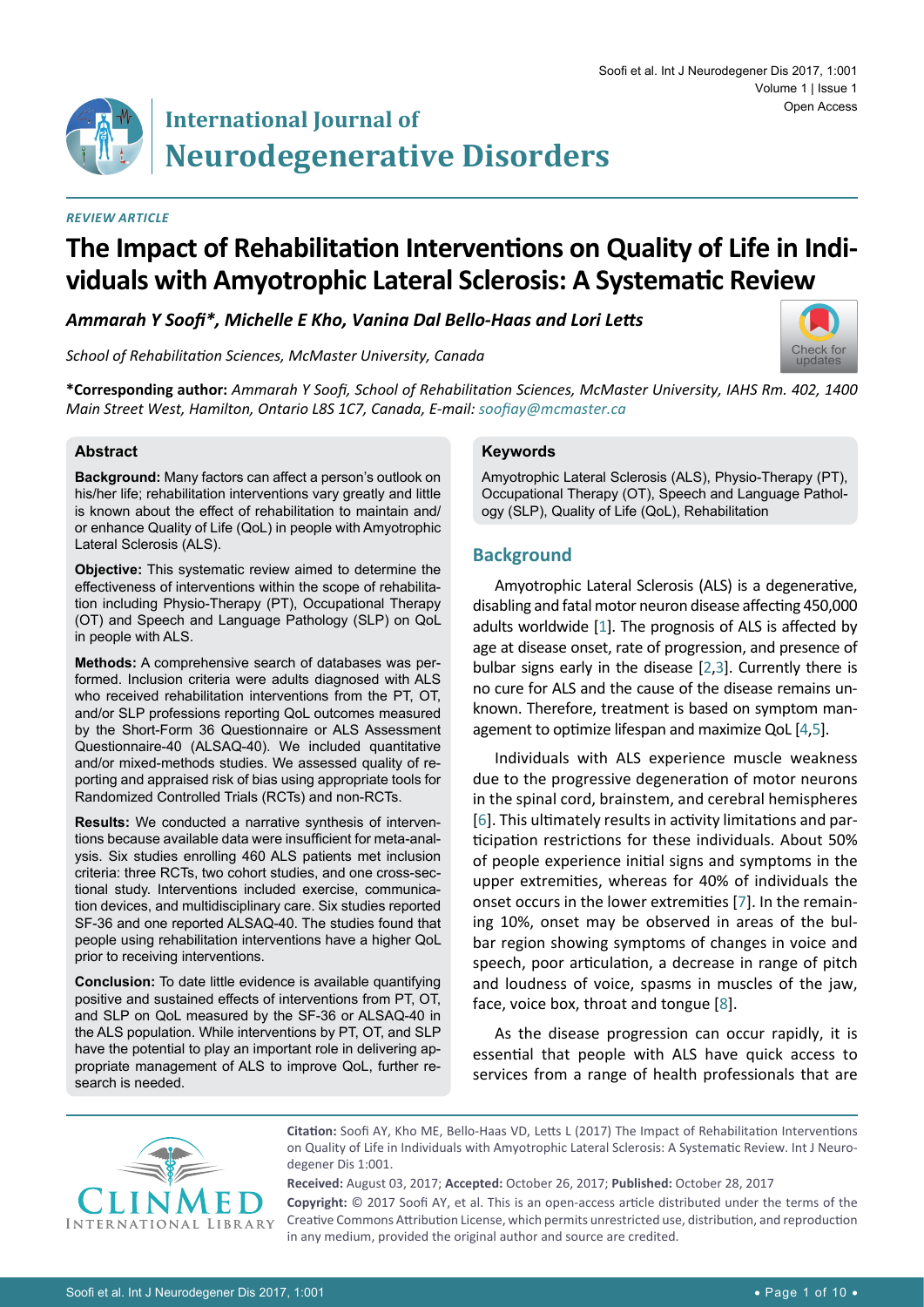skilled and effective in the management of the physical and psychosocial developments that occur with this condition [[9](#page-9-6)[,10](#page-9-7)]. Several interventions from Physio-Therapists (PTs), Occupational Therapists (OTs), and Speech and Language Pathologists (SLPs) can directly target functional impairments, physical activity, and address patients' limitations with regard to participation in social, home, work, leisure, and community roles [[6](#page-9-0)]. The nature of ALS can significantly affect a person's feelings of hope and self-worth. Additionally, one's personal activities, fulfillment of life goals, and continuing employment are also affected [[11](#page-9-8)]. Changes in self-esteem, loss of independence, and psychosocial stress all play important roles in an individual's experiences of QoL throughout the disease process [[2\]](#page-8-1). To maintain independence and maximize QoL, many individuals seek the services of rehabilitation professionals for the purposes of "advice, education, movement rehabilitation, speech/swallowing rehabilitation, environmental modification, workplace adaptation, and the provision of assistive devices" [[6](#page-9-0)] for environmental control and to assist with communication.

Rehabilitation is a process aimed at enabling people with disabilities to attain and maintain the best "physical, intellectual, psychological and social functional levels" possible by offering the tools necessary to manage independence and control of their life [[12](#page-9-9)]. Rehabilitation professionals use their knowledge and expertise to assist individuals with ALS to understand the disease progression, control symptoms, manage expectations, address communication issues, identify and address end of life issues, fulfill equipment needs, provide counselling and support, and advise on social assistance [[13](#page-9-10)]. This broad range of tasks fulfilled by rehabilitation professionals collaboratively can maintain and/or enhance QoL of the person with ALS. QoL has been defined as "the extent to which our hopes and ambitions are matched by experience" [[11](#page-9-8)]; thus it refers to a person's satisfaction with the way his/her life is progressing, despite the diagnosis of a disease such as ALS, and with the care measures being taken [[11](#page-9-8)]. Although there are many other factors that can affect a person's outlook on his/her life after diagnosis, this study focuses specifically on the effect of rehabilitation on QoL. This review specifically addresses interventions from PT, OT, and SLP, and multidisciplinary care that include one or all of these therapies to examine the impact on QoL in people with ALS. Our research question was: In individuals with ALS, what interventions within the scope of rehabilitation are effective for improving QoL?

### **Methods**

#### **Search strategy**

The search was conducted by author AYS in March 2015 with the following restrictions: English articles only, dated from 1980 to March 2015, and studies with human participants. We chose 1980 because Mikulic, DeLisa, and Miller [\[14](#page-9-3)] proposed the idea of using rehabilitation for people with ALS in 1979. The search was conducted using the PICO approach ([Appendix 1](https://clinmedjournals.org/articles/ijnd/ijnd-1-01-appendix-1.doc)) in consultation with a health sciences librarian and included the following databases: MEDLINE; CINAHL; PsycINFO; The Physiotherapy Evidence Database (PEDro); Occupational Therapy Systematic Evaluation of Evidence (OT seeker); AMED; EMBASE; OVID Health Star; Global Health; and LILACS EN. The main search terms included *amyotrophic lateral sclerosis, motor neurone disease*, *motor neuron disease*, *physiotherapy*, *physical therapy*, *occupational therapy*, *speech language pathology*, *rehabilitation*, *therapy*, and *quality of life* ([Appendix 1](https://clinmedjournals.org/articles/ijnd/ijnd-1-01-appendix-1.doc)).

#### **Types of studies**

The authors searched for all quantitative study designs that included interventions delivered by PT, OT and/or SLP for people with ALS. Inclusion criteria: People with a diagnosis of ALS (duration and stage of the disease did not have to be reported); rehabilitation intervention(s) [\(Appendix 2](https://clinmedjournals.org/articles/ijnd/ijnd-1-01-appendix-2.doc)) delivered by at least one of the disciplines of PT, OT, SLP, or delivered by another person or discipline and assigned by one of these rehabilitation professionals; QoL outcomes (see below) and quantitative and/or mixed-method designs (i.e. Randomized Control Trials (RCTs), cohort, cross-sectional, and case-control studies). We included studies if part of a sample included people with ALS and met our other inclusion criteria.

#### **Outcome measures**

The primary outcome of this study was Quality of Life (QoL) as measured by the 36 item Short-Form Survey (SF-36) questionnaire [\[15](#page-9-4)] or the Amyotrophic Lateral Sclerosis Assessment Questionnaire (ALSAQ-40) [[16](#page-9-5)]. In the SF-36 questionnaire [\[15](#page-9-4)], there are eight sections; vitality, physical functioning, bodily pain, general health perceptions, physical role functioning, emotional role functioning, social role functioning, and mental health. In this measure higher scores reflect higher health-related QoL (i.e., a score of zero is equivalent to poor QoL and a score of 100 is equivalent to excellent QoL).

The ASLAQ-40 has 40 questions specific to the ALS population with 5 discrete scales: Physical mobility, activities of daily living and independence, eating and drinking, communication, and emotional reactions. Individuals with ALS are asked questions about the difficulties experienced during the last two weeks (e.g. I have fallen over while walking). The responses are collected by selecting one of five options (Likert scale): Never/rarely/sometimes/often/always or cannot do at all [\[16](#page-9-5)]. The responses are reported and collected where a higher number of responses in the "never/rarely/sometimes" section indicates a better QoL and, subsequently, responses in the "often/always or cannot do at all" correlates to a lower QoL. Thus, in contrast to the SF-36,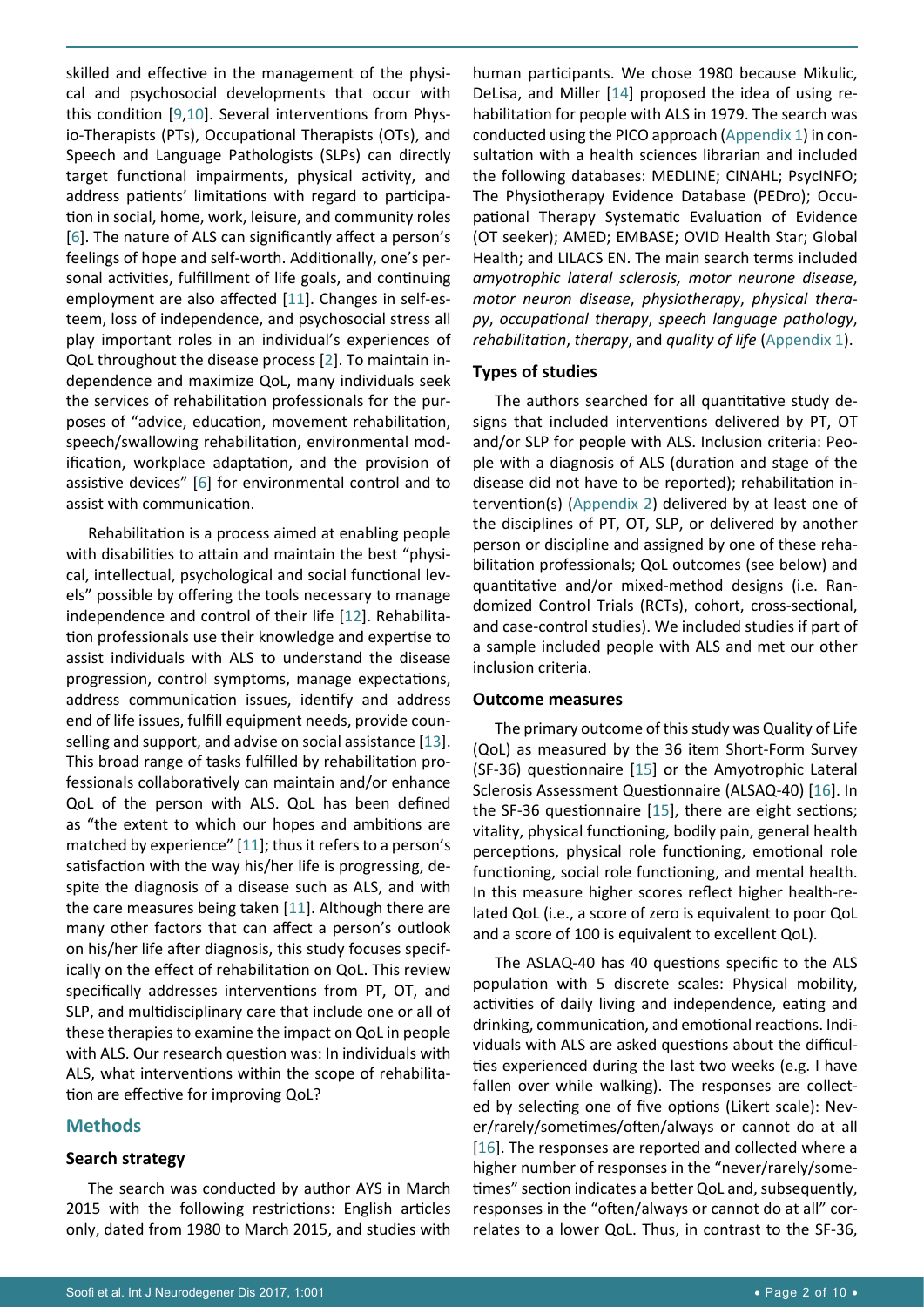<span id="page-2-0"></span>

higher scores on the ALSAQ-40 indicate lower QoL.

#### **Data extraction and quality appraisal**

**Selection of studies:** Two review authors (AYS and LL) independently screened titles and abstracts of all citations. All potentially relevant articles selected by either author were obtained as full-text articles, assessed for inclusion and exclusion criteria and documented reasons for exclusion. Where there were differences between reviewers, a discussion occurred to arrive at consensus. Kappa was calculated to determine the level of inter-rater agreement [[17](#page-9-19)]. Once the studies were identified, the primary author (AYS) used a data extraction form [\(Appendix 2](https://clinmedjournals.org/articles/ijnd/ijnd-1-01-appendix-2.doc)) to describe the study characteristics, study participants and conclusions. Data extracted provided information about the study's purpose, ethical approval, methodology, outcome measures and results. All findings were compiled in a single chart.

**Quality appraisal and assessment of risk of bias:** Two review authors (AYS and LL) independently evaluated the quality of the reporting of RCTs using the CONSORT Checklist [\[18](#page-9-20)] and risk of bias using the Cochrane Risk of bias tool [[19](#page-9-21)]. We assessed risk of bias as "high", "low" or "unclear". The STROBE Statement [\[20\]](#page-9-22) and the New-Castle Ottawa scale [\[21](#page-9-23)] were used to assess quality of reporting and risk of bias in the non-RCT studies. In the case of disagreement between the two authors, each reassessed the studies and agreement was reached through discussion.

**Statistical analysis:** We planned to conduct a meta-analysis by QoL outcome if the studies were clinically (e.g. similar intervention) and statistically (e.g. all SF-36 results reported by the mean of each group) homogeneous [[22](#page-9-11)]. The authors contacted included studies' authors for additional data if required.

#### **Results**

After removing duplicates, the search yielded 276 articles, and 7 citations [\(Figure 1](#page-2-0)); however, one citation was an abstract [[23](#page-9-12)] and it was removed as it was a preliminary data report of another study [[24\]](#page-9-13), resulting in a total of 6 unique studies. Three studies were RCTs [[24](#page-9-13)-[26](#page-9-14)], two were cohort studies [[27](#page-9-15),[28\]](#page-9-16) and one was a cross-sectional study [\[29](#page-9-17)]. Five studies reported SF-36 [[24](#page-9-13)[,25](#page-9-18),[27](#page-9-15)-[29\]](#page-9-17) and one study reported ALSAQ-40 [[26\]](#page-9-14). There were no disagreements between the authors for included studies; using Cohen's Kappa [[16](#page-9-5)], the level of agreement was calculated as 1, representing perfect agreement.

Following contact with study authors for additional data, meta-analyses could not be conducted because the studies were too heterogeneous. Thus, we conducted a narrative synthesis. [Table 1](#page-3-0) presents a summary of all included studies. [Table 2](#page-5-0) presents the evaluation of the quality of the studies based on the CONSORT and STROBE criteria ([Appendix 2](https://clinmedjournals.org/articles/ijnd/ijnd-1-01-appendix-2.doc)), where a higher percentage in total score is interpreted as higher quality of reporting. [Table 3](#page-6-0) presents the results of the risk of bias assessments.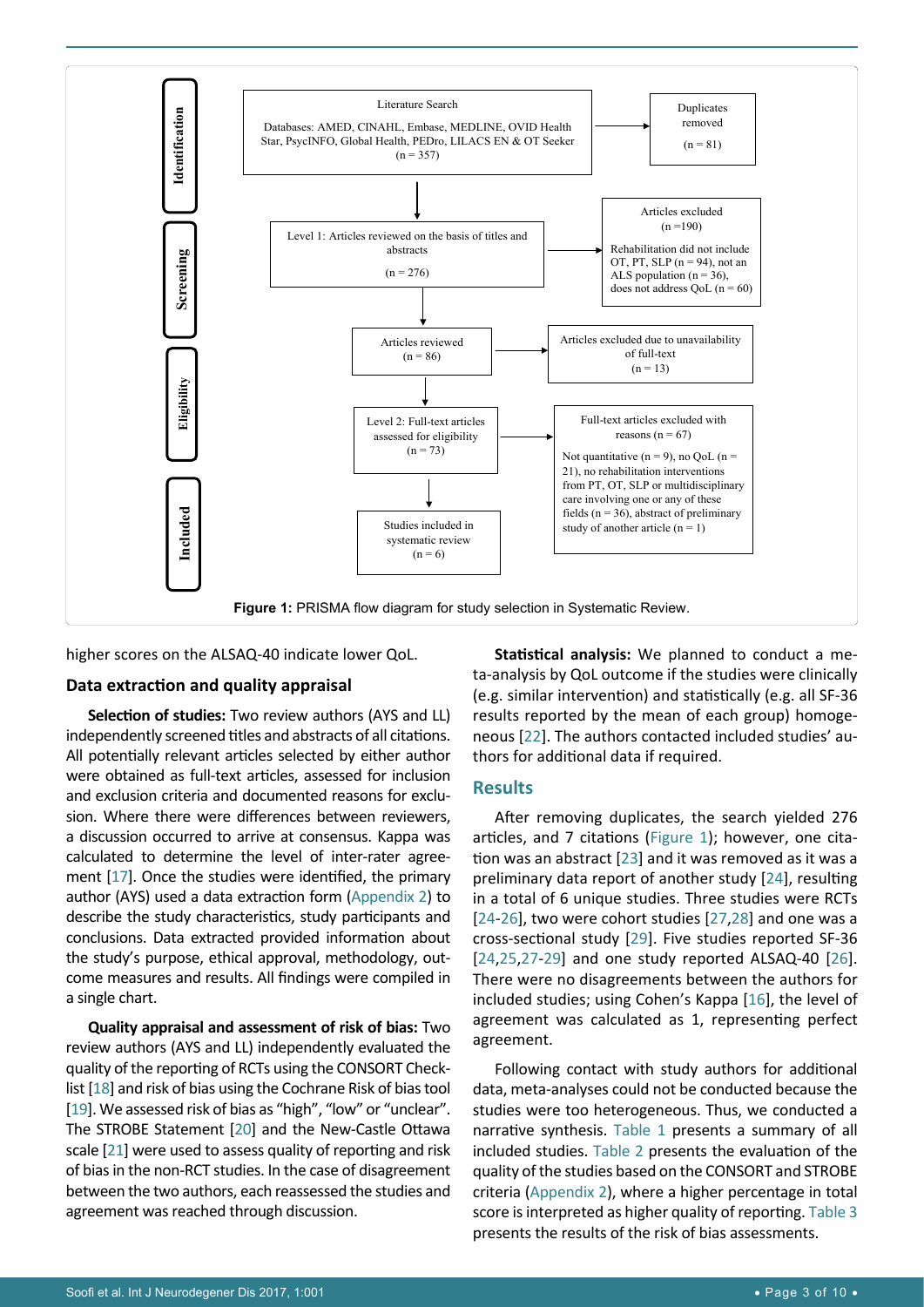|                                                                                                                       |                                            |                              |                                     | $\mu$ e T. Details Of filcluded Studies.           |                                            |                                                     |
|-----------------------------------------------------------------------------------------------------------------------|--------------------------------------------|------------------------------|-------------------------------------|----------------------------------------------------|--------------------------------------------|-----------------------------------------------------|
| <b>Author &amp;</b><br>publication year,<br>study design, and<br>total sample size<br>(evaluated for<br>QoL/enrolled) | Purpose of the Intervention<br>study       | (evaluated/<br>enrolled)     | Control<br>(evaluated/<br>enrolled) | Outcome<br>measures<br>(QoL<br>measure in<br>bold) | <b>Overall study</b><br>results            | <b>QoL</b> results                                  |
| Drory, et al., 2001                                                                                                   | To determine                               | Daily exercise N             | Daily                               | MMT.                                               | QoL                                        | Mean at baseline:                                   |
| Randomized                                                                                                            | the effect                                 | $= 8/14$ (males)             | activities                          | Ashworth                                           | deteriorated                               | PA - 84.1                                           |
| Controlled Trial:                                                                                                     | moderate<br>exercise under                 |                              | $N = 6/11$<br>(males)               | spasticity<br>scale,                               | slightly with a<br>non-significant         | DE - 82.9                                           |
| $N = 14/25$ (males)                                                                                                   | professional                               |                              |                                     | ALSFRS,                                            | trend towards                              |                                                     |
| <b>Moderate Daily</b>                                                                                                 | guidance have                              |                              |                                     | FSS, VAS,                                          | the control                                | Mean at 3 months:                                   |
| Exercise (DE) vs.<br>No exercise or                                                                                   | on motor deficit.<br>disability,           |                              |                                     | <b>SF-36</b>                                       | group                                      | PA - 83.0                                           |
| <b>Physical Activity</b>                                                                                              | fatigue, MSK                               |                              |                                     |                                                    |                                            | DE - 80.4                                           |
| other than daily                                                                                                      | pain and QoL                               |                              |                                     |                                                    |                                            | Mean at 6 months:                                   |
| life activities (PA)                                                                                                  |                                            |                              |                                     |                                                    |                                            | PA - 81.2                                           |
|                                                                                                                       |                                            |                              |                                     |                                                    |                                            | DE - 72.7                                           |
| Dal Bello-Haas,                                                                                                       | To determine                               | Resistance                   | Stretching                          | ALSFRS,                                            | No adverse                                 | 3 months:                                           |
| et al., 2007<br>Randomized                                                                                            | the effects<br>of resistance               | exercise = $13$              | $group = 14$                        | FSS, SF-<br>36, Muscle                             | effects occurred<br>with relation          | No difference between                               |
| Control Trial:                                                                                                        | exercise on                                |                              |                                     | strength                                           | to intervention                            | groups (SE and RE)                                  |
| $N = 27$                                                                                                              | function,<br>fatigue, and                  |                              |                                     | (MVIC)                                             | and decline in<br>leg strength             | <b>6 months: RE significantly</b><br>higher than SE |
| Resistance<br>Exercise (RE)                                                                                           | QoL                                        |                              |                                     |                                                    | was lower in<br>resistance                 | $t = 2.58$                                          |
| vs. Stretching                                                                                                        |                                            |                              |                                     |                                                    | exercise group                             | $df = 16$                                           |
| Exercise (SE)                                                                                                         |                                            |                              |                                     |                                                    |                                            | $p = 0.02$                                          |
| Creemers, et al.,                                                                                                     | To determine                               | Case                         | Usual                               | ALSFRS-R.                                          | Introducing                                | Mean (SD), n                                        |
| 2013                                                                                                                  | the effect<br>of case                      | management<br>and usual care | care ALS<br>patients                | ALSAQ-40,<br>CSI, QOC                              | case<br>management                         | (Emotional Functioning)-                            |
| Cluster<br>Randomized                                                                                                 | management on ALS patients N               |                              | $N = 61,$                           |                                                    | for people with                            |                                                     |
| Controlled Trial; N<br>$= 298$                                                                                        | QoL, caregiver<br>strain, and<br>perceived | = 71, Caregivers<br>$N = 66$ | Caregivers<br>$N = 60$              |                                                    | ALS showed no<br>benefit in QoL<br>scores. | Baseline MDC + CS: 21.3<br>(18.2), 70               |
| <b>Multidisciplinary</b><br><b>ALS Care with</b>                                                                      | Quality of<br>Care (QOC) in                |                              |                                     |                                                    |                                            | Baseline MDC: 19.4<br>(17.0), 61                    |
| Case management patients with<br>(MDC+CS)<br>vs. Usual                                                                | ALS and their<br>carers                    |                              |                                     |                                                    |                                            | p-value: 0.524                                      |
| <b>Multidisciplinary</b><br>ALS Care (MDC)                                                                            |                                            |                              |                                     |                                                    |                                            | 4 months MDC + CS:<br>19.8 (14.6), 43               |
|                                                                                                                       |                                            |                              |                                     |                                                    |                                            | 4 months MDC: 19.4<br>(16.6), 39                    |
|                                                                                                                       |                                            |                              |                                     |                                                    |                                            | $p-value: 0.35$                                     |
|                                                                                                                       |                                            |                              |                                     |                                                    |                                            | 8 months MDC + CS:<br>21.5 (13.5), 28               |
|                                                                                                                       |                                            |                              |                                     |                                                    |                                            | 8 months MDC: 20.0<br>(16.1), 22                    |
|                                                                                                                       |                                            |                              |                                     |                                                    |                                            | $p-value: 0.33$                                     |
|                                                                                                                       |                                            |                              |                                     |                                                    |                                            | 12 months MDC + $CS$ :<br>22.8 (16.4), 30           |
|                                                                                                                       |                                            |                              |                                     |                                                    |                                            | 12 months MDC: 19.1<br>(14.7), 27                   |
|                                                                                                                       |                                            |                              |                                     |                                                    |                                            | p-value: 0.68                                       |

#### <span id="page-3-0"></span>**Table 1:** Details of Included Studies.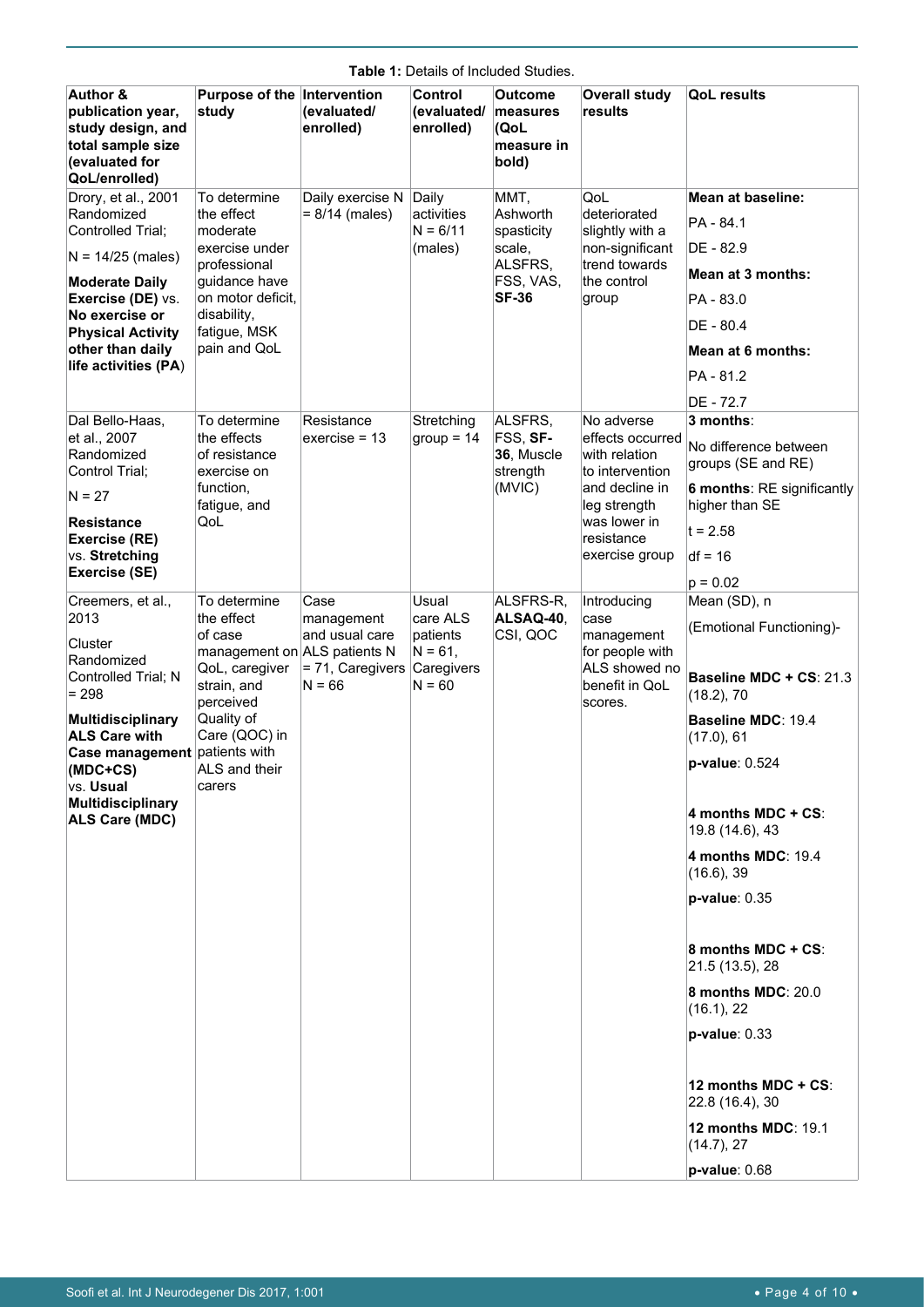| Jensen, et al., 2005 To examine<br>Survey study<br>$N = 193$<br>$ALS = 30$<br>Physiotherapy<br>consisting of<br>a variety of<br>interventions<br>(e.g. passive<br>range of motion<br>and stretching,<br>massage,<br>specific muscle<br>strengthening<br>exercises) | the nature and<br>scope of pain<br>in persons with<br>Neuromuscular<br>Disorder (NMD)                                    | (not applicable)                                                           | No.<br>comparison<br>group                      | Neuropathic<br>Pain Scale<br>$(NPS)$ ,<br><b>Brief Pain</b><br>Inventory<br>(BPI), SF-36 | Pain appeared<br>to be<br>particularly<br>severe in<br>people with<br>ALS affecting<br>their QoL<br>significantly.<br>However, no<br>response from<br>contacted<br>author<br>regarding ALS -<br>specific data | <b>Physical functioning</b><br>scale (Past 3 months -<br>one time measure):<br>Physical functioning- 50.41<br>(15.98)<br>Role functioning-physical-<br>62.28 (17.77)<br>General health perception-<br>58.76 (20.37)<br>Body pain- 51.50 (15.74)<br><b>Mental health (Past</b><br>3 months - one time<br>measure):<br>Vitality- 47.95 (17.10)<br>Social functioning- 67.12<br>(20.93)<br>Role functional-emotional-<br>79.01 (21.44)<br>Mental health- 73.23 |
|--------------------------------------------------------------------------------------------------------------------------------------------------------------------------------------------------------------------------------------------------------------------|--------------------------------------------------------------------------------------------------------------------------|----------------------------------------------------------------------------|-------------------------------------------------|------------------------------------------------------------------------------------------|---------------------------------------------------------------------------------------------------------------------------------------------------------------------------------------------------------------|-------------------------------------------------------------------------------------------------------------------------------------------------------------------------------------------------------------------------------------------------------------------------------------------------------------------------------------------------------------------------------------------------------------------------------------------------------------|
|                                                                                                                                                                                                                                                                    |                                                                                                                          |                                                                            |                                                 |                                                                                          |                                                                                                                                                                                                               | (14.94)                                                                                                                                                                                                                                                                                                                                                                                                                                                     |
| Korner, et al., 2013<br>Cohort study;<br>$N = 38$ (26 females,<br>12 males)<br>Speech therapy<br>and communication<br>devices                                                                                                                                      | To investigate<br>and compare<br>the impact<br>speech<br>therapy and<br>communication<br>devices have on<br>QoL and mood | Speech<br>therapy with<br>communication<br>$device(s) N =$<br>4/16 (males) | Speech<br>therapy only<br>$N = 8/22$<br>(males) | <b>Beck</b><br>Depression<br>Inventory<br>(BDI), SF-36,<br>ALSFRS-R                      | Patients<br>described<br>a high<br>impact of the<br>communication<br>device on QoL<br>yet the impact<br>of speech                                                                                             | <b>Speech therapy</b><br>only (S); Speech<br>therapy + Additional<br>communication device<br>$(S+C)$                                                                                                                                                                                                                                                                                                                                                        |
|                                                                                                                                                                                                                                                                    | in ALS patients                                                                                                          |                                                                            |                                                 |                                                                                          | therapy was                                                                                                                                                                                                   | <b>Physical functioning</b>                                                                                                                                                                                                                                                                                                                                                                                                                                 |
|                                                                                                                                                                                                                                                                    |                                                                                                                          |                                                                            |                                                 |                                                                                          | rated lower.<br>Additionally,                                                                                                                                                                                 | scale:<br>Physical functioning-                                                                                                                                                                                                                                                                                                                                                                                                                             |
|                                                                                                                                                                                                                                                                    |                                                                                                                          |                                                                            |                                                 |                                                                                          | multiple                                                                                                                                                                                                      | S: 33.18                                                                                                                                                                                                                                                                                                                                                                                                                                                    |
|                                                                                                                                                                                                                                                                    |                                                                                                                          |                                                                            |                                                 |                                                                                          | regression<br>analysis                                                                                                                                                                                        | $S + C: 35.38$                                                                                                                                                                                                                                                                                                                                                                                                                                              |
|                                                                                                                                                                                                                                                                    |                                                                                                                          |                                                                            |                                                 |                                                                                          | confirmed that                                                                                                                                                                                                |                                                                                                                                                                                                                                                                                                                                                                                                                                                             |
|                                                                                                                                                                                                                                                                    |                                                                                                                          |                                                                            |                                                 |                                                                                          | positive effect of S: 31.26                                                                                                                                                                                   | an independent Role functioning-physical-                                                                                                                                                                                                                                                                                                                                                                                                                   |
|                                                                                                                                                                                                                                                                    |                                                                                                                          |                                                                            |                                                 |                                                                                          | communication                                                                                                                                                                                                 | $S + C: 28.97$                                                                                                                                                                                                                                                                                                                                                                                                                                              |
|                                                                                                                                                                                                                                                                    |                                                                                                                          |                                                                            |                                                 |                                                                                          | device use on<br>depression and                                                                                                                                                                               |                                                                                                                                                                                                                                                                                                                                                                                                                                                             |
|                                                                                                                                                                                                                                                                    |                                                                                                                          |                                                                            |                                                 |                                                                                          | mental QoL.                                                                                                                                                                                                   | General health perception-<br>34.84                                                                                                                                                                                                                                                                                                                                                                                                                         |
|                                                                                                                                                                                                                                                                    |                                                                                                                          |                                                                            |                                                 |                                                                                          | Time point not<br>mentioned,                                                                                                                                                                                  | Body pain- 70.24                                                                                                                                                                                                                                                                                                                                                                                                                                            |
|                                                                                                                                                                                                                                                                    |                                                                                                                          |                                                                            |                                                 |                                                                                          | however                                                                                                                                                                                                       | Mental health:                                                                                                                                                                                                                                                                                                                                                                                                                                              |
|                                                                                                                                                                                                                                                                    |                                                                                                                          |                                                                            |                                                 |                                                                                          | data was<br>collected post-                                                                                                                                                                                   | Vitality- 38.99                                                                                                                                                                                                                                                                                                                                                                                                                                             |
|                                                                                                                                                                                                                                                                    |                                                                                                                          |                                                                            |                                                 |                                                                                          | intervention.                                                                                                                                                                                                 | Social functioning- 51.90                                                                                                                                                                                                                                                                                                                                                                                                                                   |
|                                                                                                                                                                                                                                                                    |                                                                                                                          |                                                                            |                                                 |                                                                                          |                                                                                                                                                                                                               | Role functional-emotional-<br>47.51                                                                                                                                                                                                                                                                                                                                                                                                                         |
|                                                                                                                                                                                                                                                                    |                                                                                                                          |                                                                            |                                                 |                                                                                          |                                                                                                                                                                                                               | Mental health- 57.28                                                                                                                                                                                                                                                                                                                                                                                                                                        |
|                                                                                                                                                                                                                                                                    |                                                                                                                          |                                                                            |                                                 |                                                                                          |                                                                                                                                                                                                               | General health perception-<br>41.31                                                                                                                                                                                                                                                                                                                                                                                                                         |
|                                                                                                                                                                                                                                                                    |                                                                                                                          |                                                                            |                                                 |                                                                                          |                                                                                                                                                                                                               | Body pain-63.00                                                                                                                                                                                                                                                                                                                                                                                                                                             |
|                                                                                                                                                                                                                                                                    |                                                                                                                          |                                                                            |                                                 |                                                                                          |                                                                                                                                                                                                               | Mental health:                                                                                                                                                                                                                                                                                                                                                                                                                                              |
|                                                                                                                                                                                                                                                                    |                                                                                                                          |                                                                            |                                                 |                                                                                          |                                                                                                                                                                                                               | Vitality- 33.21                                                                                                                                                                                                                                                                                                                                                                                                                                             |
|                                                                                                                                                                                                                                                                    |                                                                                                                          |                                                                            |                                                 |                                                                                          |                                                                                                                                                                                                               | Social functioning- 51.85                                                                                                                                                                                                                                                                                                                                                                                                                                   |
|                                                                                                                                                                                                                                                                    |                                                                                                                          |                                                                            |                                                 |                                                                                          |                                                                                                                                                                                                               | Role functional-emotional-<br>41.39                                                                                                                                                                                                                                                                                                                                                                                                                         |
|                                                                                                                                                                                                                                                                    |                                                                                                                          |                                                                            |                                                 |                                                                                          |                                                                                                                                                                                                               | Mental health- 54.98                                                                                                                                                                                                                                                                                                                                                                                                                                        |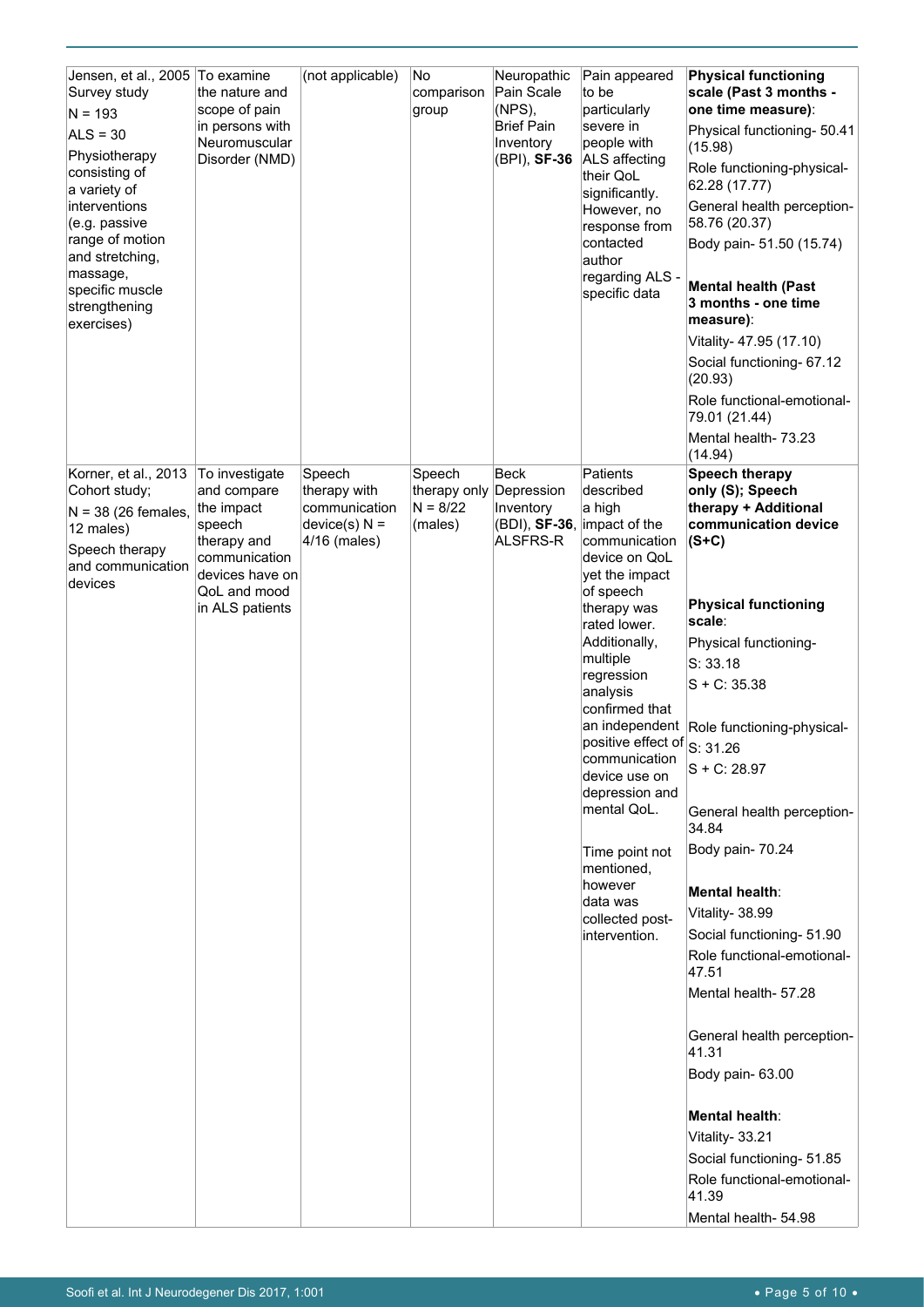| Van den Berg, et<br>al., 2005<br>Cross-sectional<br>study<br>$N = 208$<br>Multidisciplinary<br>ALS care vs. Non- | To examine<br>the effect of<br>Multidisciplinary<br>Care (MDC)<br>on QoL in ALS<br>patients and<br>their carers | Multidisciplinary<br>ALS care $N =$<br>133 | General<br>ALS care N<br>$= 75$ | <b>SF-36, VAS</b> | Providing<br>people with<br>ALS a high<br>standard of care<br>improves their<br>mental-QoL. | <b>Adjusted difference, 95%</b><br>CI, p-value<br><b>Physical functioning</b><br>scale (data collected<br>once, time point not<br>mentioned): |
|------------------------------------------------------------------------------------------------------------------|-----------------------------------------------------------------------------------------------------------------|--------------------------------------------|---------------------------------|-------------------|---------------------------------------------------------------------------------------------|-----------------------------------------------------------------------------------------------------------------------------------------------|
| specialized general<br>ALS care                                                                                  |                                                                                                                 |                                            |                                 |                   |                                                                                             | Physical summary scale-<br>(-1.22), -4.2 to 1.7, 0.42                                                                                         |
|                                                                                                                  |                                                                                                                 |                                            |                                 |                   |                                                                                             | Physical functioning-<br>(-0.63), -8.6 to 7.4, 0.88                                                                                           |
|                                                                                                                  |                                                                                                                 |                                            |                                 |                   |                                                                                             | Role functioning - physical-                                                                                                                  |
|                                                                                                                  |                                                                                                                 |                                            |                                 |                   |                                                                                             | $(-1.1)$ , $-11.5$ to 9.3, 0.83                                                                                                               |
|                                                                                                                  |                                                                                                                 |                                            |                                 |                   |                                                                                             | General health perception-<br>$(0.94)$ , -5.2 to 7.0, 0.76                                                                                    |
|                                                                                                                  |                                                                                                                 |                                            |                                 |                   |                                                                                             | Body pain- (-2.49), -10.9 to<br>5.9, 0.56                                                                                                     |
|                                                                                                                  |                                                                                                                 |                                            |                                 |                   |                                                                                             | Mental health (data<br>collected once, time<br>point not mentioned):                                                                          |
|                                                                                                                  |                                                                                                                 |                                            |                                 |                   |                                                                                             | Mental summary scale-<br>(4.28), 1.2 to 7.4, 0.01                                                                                             |
|                                                                                                                  |                                                                                                                 |                                            |                                 |                   |                                                                                             | Vitality- (4.02), -2.2 to<br>10.3, 0.21                                                                                                       |
|                                                                                                                  |                                                                                                                 |                                            |                                 |                   |                                                                                             | Social functioning- (15.0),<br>6.8 to $23.3 \times 0.001$                                                                                     |
|                                                                                                                  |                                                                                                                 |                                            |                                 |                   |                                                                                             | Role functional-emotional-<br>$(5.1)$ , $-7.7$ to 18.0, 0.43                                                                                  |
|                                                                                                                  |                                                                                                                 |                                            |                                 |                   |                                                                                             | Mental health (4.5), -0.2 to<br>9.2, 0.06                                                                                                     |

**Abbreviations:** MMT: Manual Muscle Testing; ALSFRS: Amyotrophic Lateral Sclerosis Functional Rating Scale; FSS: Fatigue Severity Scale; VAS: Visual Analogue Scale; SF-36: Short Form-36; Muscle strength MVIC: Maximum Voluntary Isometric Contraction; ALSAQ-40: Amyotrophic Lateral Sclerosis Assessment Questionnaire-40; CSI: Caregiver Strain Index; QOC: Quality of Care; NPS: Neuropathic Pain Scale; BPI: Brief Pain Inventory; BDI: Beck Depression Inventory; MDC: Multi-Disciplinary Care; CM: Case Management; RE: Resistance Exercise; SE: Stretching Exercise; DE: Moderate Daily Exercise (DE); PA: no exercise or Physical Activity other than daily life activities.

<span id="page-5-0"></span>

| Table 2: Study reporting quality of the included studies based on CONSORT (Studies 1-3) and STROBE criteria (Studies 4-6). |  |  |  |  |  |
|----------------------------------------------------------------------------------------------------------------------------|--|--|--|--|--|
|----------------------------------------------------------------------------------------------------------------------------|--|--|--|--|--|

|                  | Author and year of<br>publication | Title &<br><b>Abstract</b> | Introduction Methods Results Discussion Other |    |   |     | information | <b>Score</b><br>obtained score | <b>Total</b> | % of Total<br>score |
|------------------|-----------------------------------|----------------------------|-----------------------------------------------|----|---|-----|-------------|--------------------------------|--------------|---------------------|
|                  | <b>CONSORT</b>                    |                            |                                               | 10 |   | 3   | 3           |                                |              |                     |
| 1.               | Drory, et al., 2001               | 0.5                        |                                               |    | 6 | 3   | 2           | 19.5                           | 25           | 78%                 |
| $\overline{2}$ . | Dal Bello-Haas, et<br>al., 2007   |                            |                                               | 8  | 6 | 3   | 3           | 22                             | 25           | 88%                 |
| 3.               | Creemers, et al.,<br>2013         |                            |                                               | 8  | 7 | 2   | 3           | 22                             | 25           | 88%                 |
|                  | <b>STROBE</b>                     |                            | $\overline{2}$                                | 9  | 5 | 4   |             |                                |              |                     |
| 4.               | Jensen, et al.,<br>2005           |                            | $\overline{2}$                                | 6  | 3 | 3.5 |             | 16.5                           | 22           | 75%                 |
| 5.               | Korner, et al., 2013 0.5          |                            | $\overline{2}$                                |    | 3 | 3   | 0           | 15.5                           | 22           | 70%                 |
| 6.               | Van den Berg, et<br>al., 2005     |                            | $\overline{2}$                                |    | 4 | 4   |             | 19                             | 22           | 86%                 |

# **Description of studies and effect of rehabilitation interventions on QoL using SF-36 and ALSAQ-40**

**SF-36:** Of the five studies reporting SF-36 [\[24](#page-9-13),[25,](#page-9-18)[27](#page-9-15)- [29](#page-9-17)], three were RCTs, and 2 were non-RCTs. Two RCTs which focused on exercise enrolled 25 and 27 ALS patients respectively [\[24](#page-9-13),[25\]](#page-9-18). Drory, et al. [[25](#page-9-18)] compared people that performed exercise to those whose physical activities only included Activities of Daily Living (ADLs). The exercise program targeted muscle endurance and resistance against a modest load for people with ALS [[25\]](#page-9-18). This study had no statistically significant differences in QoL between the two groups (Control Group Mean = 81.2, Exercise Group Mean = 72.7). Dal Bello-Haas, et al. [[24](#page-9-13)] determined the effects of resistance exercise on function, fatigue, and QoL, the study found that at 6 months, the resistance exercise group presented a significantly higher QoL (SF-36) score than the control group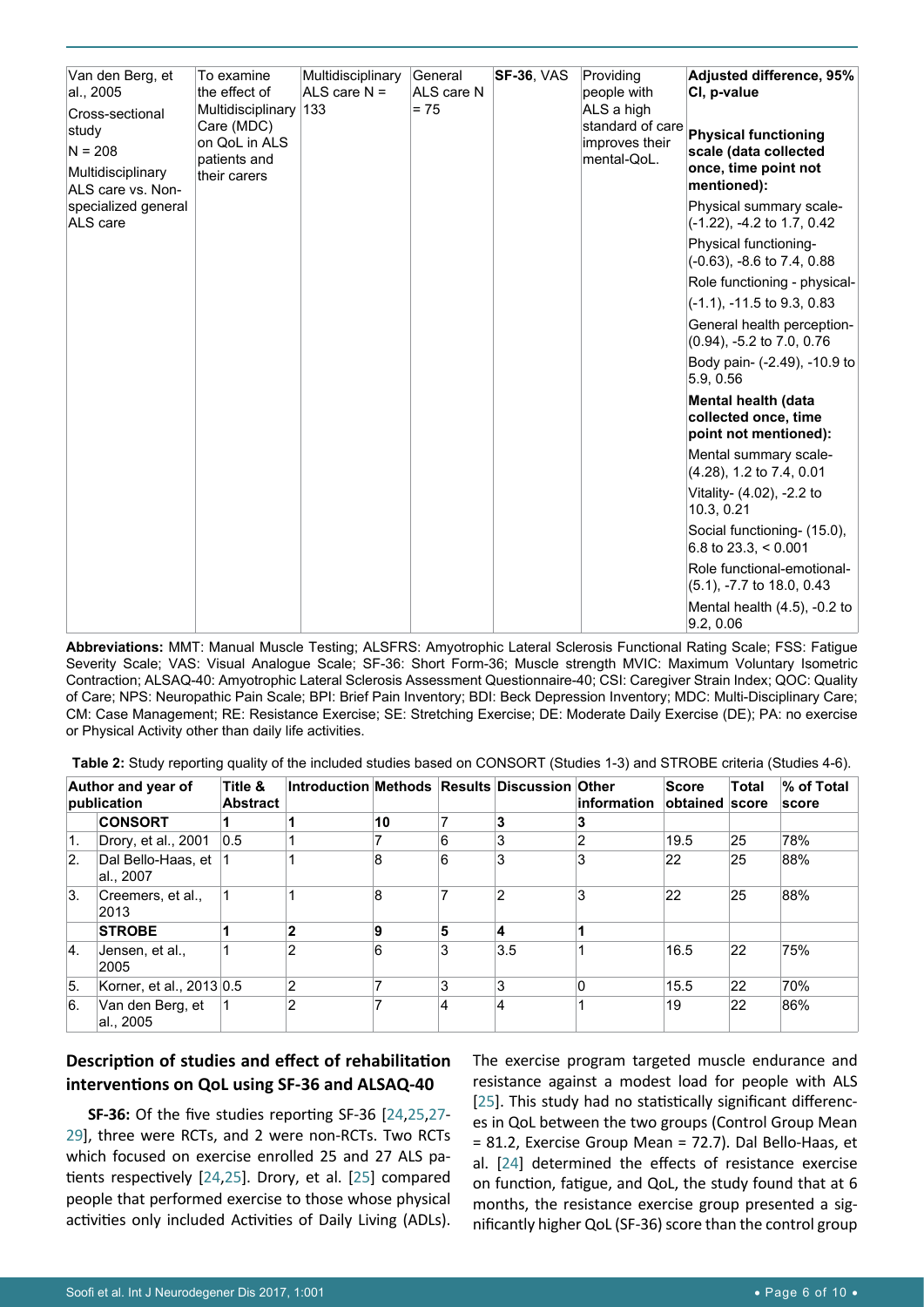| <b>Author &amp;</b><br>Publication year generation                                                    | Random sequence Allocation<br>(selection bias)                                                                   | concealment<br>(selection bias)                                                                                                                                                                                    | <b>Blinding</b><br>(performance<br>bias and<br>detection<br>bias) All<br>outcomes                                                                 | Incomplete<br>outcome data<br>(attrition bias)<br><b>All outcomes</b>                                                                                    | <b>Selective</b><br>reporting<br>(reporting bias)                                              | Overall risk of<br>bias |
|-------------------------------------------------------------------------------------------------------|------------------------------------------------------------------------------------------------------------------|--------------------------------------------------------------------------------------------------------------------------------------------------------------------------------------------------------------------|---------------------------------------------------------------------------------------------------------------------------------------------------|----------------------------------------------------------------------------------------------------------------------------------------------------------|------------------------------------------------------------------------------------------------|-------------------------|
| Drory, et al.,<br>2001                                                                                | Low risk - The<br>institution statistician reported<br>performed the<br>randomization using<br>computer software | Unclear risk - not                                                                                                                                                                                                 | Unclear risk<br>- blinding not<br>reported                                                                                                        | High risk - Both<br>groups lost a<br>lot of people-<br>reasons for drop<br>outs not reported<br>- numbers are                                            | Low risk - All<br>outcomes<br>reported                                                         | Unclear risk            |
| Dal Bello-Haas,<br>et al., 2007                                                                       | Low risk - random<br>sequence reported                                                                           | Low risk<br>- Opaque<br>envelopes with<br>group allocation<br>used; note that<br>participants were<br>not blind to group<br>allocation and<br>some revealed<br>their allocation<br>to therapist<br>collecting data | Low risk -<br>Participants<br>completing<br>intervention<br>were<br>unblinded;<br>outcome<br>evaluators<br>were blinded<br>to group<br>allocation | Low risk -<br>Participants<br>were lost to<br>follow up in both<br>groups-reasons<br>clearly stated<br>and missing data<br>were imputed for<br>analyses  | Low risk - All<br>outcomes<br>reported                                                         | Low risk                |
| Creemers, et al.,<br>2013                                                                             | Low risk - All ALS<br>teams were invited<br>to participate; teams concealment was outcome<br>were matched        | Low risk -<br>Allocation<br>at the cluster<br>level                                                                                                                                                                | Low risk<br>- blinded<br>evaluators at<br>all follow-up<br>times                                                                                  | Low risk -<br>Although they<br>lost quite a few<br>participants from<br>both groups,<br>the losses are<br>explained and<br>many were<br>because of death | Low risk - All<br>outcomes<br>reported                                                         | Low risk                |
| Jensen, et al.,<br>2005<br>Note: Data<br>presented does<br>not clearly<br>identify people<br>with ALS | Low risk -<br>People with<br>neurodegenerative<br>conditions were<br>allowed to complete<br>the survey           | Low risk - Limited Low risk - No<br>restrictions<br>on who could<br>participate on the<br>survey                                                                                                                   | outcomes<br>based on<br>performance,<br>all self-report<br>measures                                                                               | Low risk -<br>Onetime survey<br>therefore no<br>attrition                                                                                                | Low risk - data<br>on all outcomes<br>reported                                                 | Low risk                |
| Korner, et al.,<br>2013                                                                               | Low risk -<br>Participant selection<br>mentioned                                                                 | Low risk - Groups Low risk - all<br>assigned based<br>on allocation                                                                                                                                                | outcome<br>measures are<br>self-report                                                                                                            | Low risk - data<br>collected when<br>patients visited<br>the clinic post-<br>intervention                                                                | Unclear risk -<br>Can't identify<br>dependent and<br>independent<br>variables in<br>regression | Low risk                |
| Van den Berg, et<br>al., 2005                                                                         | Unclear risk - No<br>random selection<br>and not clear how<br>patients were<br>recruited or selected             | Unclear risk -<br>not clear how<br>allocations were<br>determined                                                                                                                                                  | Low risk<br>- nurses<br>collecting<br>outcome<br>data blinded<br>to treatment<br>group                                                            | Unclear risk - no<br>clear description<br>of dropouts nor<br>if patients were<br>followed over time                                                      | Low risk - all<br>outcome<br>measures<br>reported                                              | Unclear risk            |

<span id="page-6-0"></span>**Table 3:** Results of Risk of bias evaluation.

(stretching exercise). The resistance exercise group was given a stretching exercise program with an individualized Upper (U/E) and Lower Extremity (L/E) resistance exercise program with moderate load and intensity. The control group received a program that consisted of daily U/E and L/E stretching exercises to be performed once a day. The studies were mainly limited by sample sizes, brief duration of intervention, and drop-outs thus affecting the statistical power of results. Of the two studies, [[25\]](#page-9-18) observed a non-significant decline in QoL towards the control group using the SF-36 ([Table 1](#page-3-0)).

Interventions delivered by SLPs were addressed in one study [[27](#page-9-15)]. Korner, et al. [[27](#page-9-15)] conducted a cohort study of patients with ALS who received speech therapy alone or speech therapy combined with communication devices. The response rate was 100%, and included 38 participants. This study found that speech therapy with communication devices positively affected QoL, however there were no significant between group differences on any component of the SF-36. Nevertheless, the study found that communication devices and speech therapy appeared to stabilize QoL in people with ALS.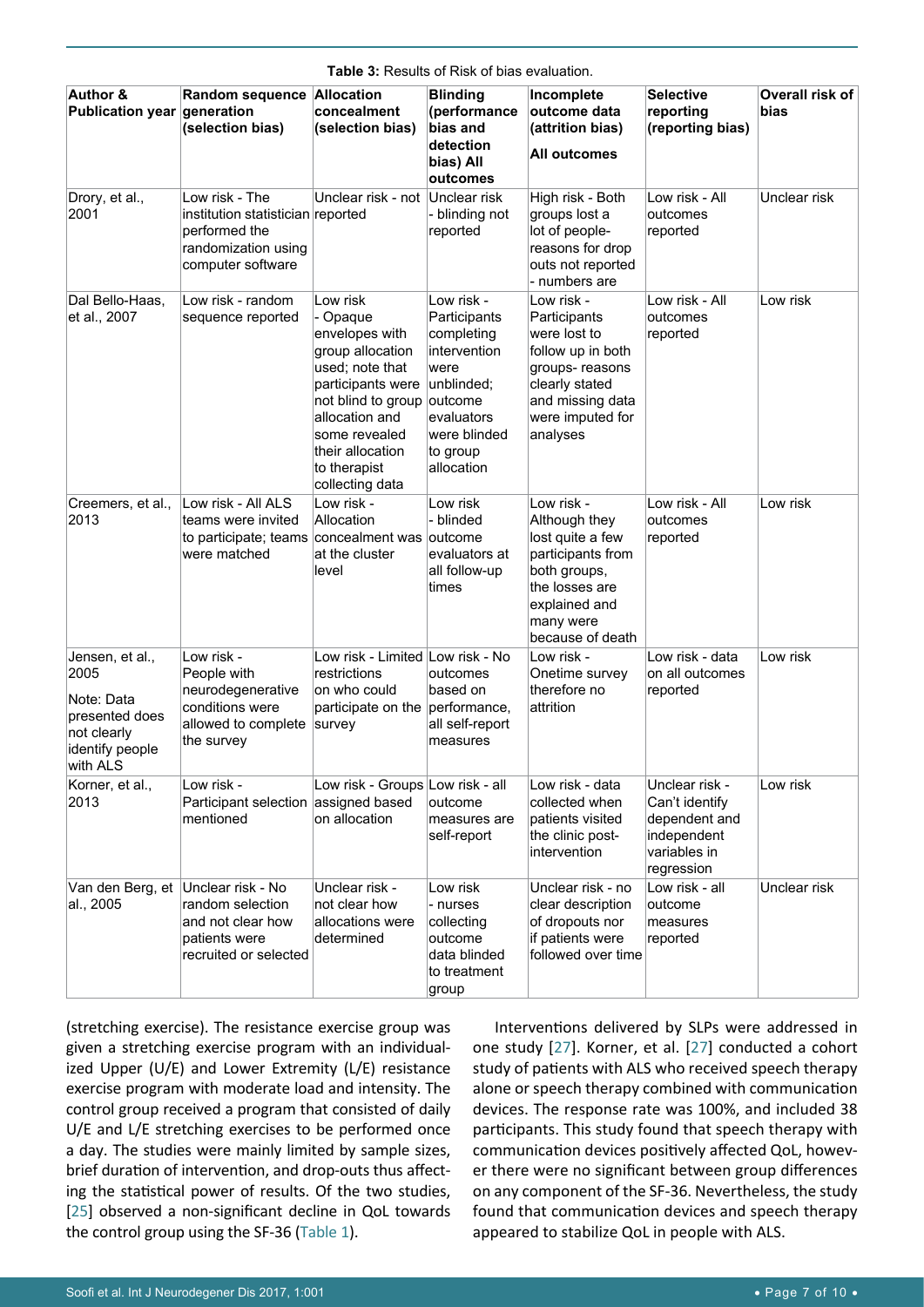Jensen, et al. [[28](#page-9-16)] conducted a survey on the nature of pain and pain treatments (including rehabilitation interventions such as muscle strengthening exercises) used for people with neuromuscular disease, including those with ALS. The response rate was 30% from people with ALS and 86% response rate overall. Of 193 participants, 30 had ALS. Across all the neuromuscular conditions, physiotherapeutic approaches were reported to provide the greatest pain relief, however this did not show an impact on the QoL score measured using the SF-36 questionnaire. The results of this study were reported for the whole sample, limiting the ability to identify the importance of physiotherapy for pain management in people with ALS. However, the authors noted that people with ALS appeared to be the most sensitive to the effects of pain, thus potentially influencing QoL. Therefore, the study was unable to link the effectiveness of physiotherapy interventions for pain to improved QoL.

The cross-sectional study performed by Van den Berg, et al. [[29\]](#page-9-17) assessed the effect of multidisciplinary ALS care from a team delivered according to the Dutch consensus protocol for rehabilitation management in ALS compared to general care. The ALS team was led by a consultant in rehabilitation medicine and included a PT, an OT, an SLP, a dietician, or a social worker. This study found better SF-36 mental-QoL among people who received multidisciplinary care compared to those who only received general care; however this was not statistically significant in the multivariate analysis. Yet in the multivariate analysis performed by Van den Berg, et al. [[29](#page-9-17)] to determine the factors that contributed to changes in mental-QoL, it remains unknown which factors contributed to improved mental-QoL. Despite the discussion sections of the studies reporting the positive influence of rehabilitation services to impact QoL, use of the SF-36 questionnaire typically resulted in non-statistically significant results comparing outcomes between groups.

**ALSAQ-40:** Creemers, et al. [[26\]](#page-9-14) conducted a cluster RCT of multidisciplinary interventions in 132 people with ALS to establish the effect of case management for patients and caregivers compared to usual multidisciplinary ALS care. The study reported no benefit of case management to improve QoL measured by the ALSAQ-40, unless people with ALS were struggling with using and/or accessing rehabilitation interventions or other care services. This study reported that during the intervention period, people with ALS reported one issue related to a rehabilitation intervention whereas other reasons for seeing a case manager were related to emotional support. Despite this noticeable trend among the participants, the emotional function scores on the AL-SAQ-40 measure had no significant difference than the usual multidisciplinary ALS care group.

#### **Quality of the evidence**

We assessed the quality of reporting using the CON-

SORT statement, STROBE statement, and the Cochrane Risk of Bias Tool as appropriate to each study design. Five of the six included studies had overall reporting percentages above 75% ([Table 2](#page-5-0)). The study that scored less than 75% [[27\]](#page-9-15) was due to unmet criteria from the results section (i.e. information was not provided regarding reasons for participants not participating at each stage, participant characteristics were incomplete, and additional details were missing to describe the study methods).

From the Cochrane Risk of bias assessments, the authors determined that the Drory, et al. [\[25](#page-9-18)] study was at unclear risk of bias, and that the Dal Bello-Haas, et al. [[24](#page-9-13)] and Creemers, et al. [[26\]](#page-9-14) studies were at low risk of bias. In two studies [[25,](#page-9-18)[26](#page-9-14)], there were no baseline differences between participant groups in regards to age and disease duration. In Drory, et al. [\[25\]](#page-9-18), the institution statistician performed the randomization using computer software, Dal Bello-Haas, et al. [[24](#page-9-13)] reported that opaque envelopes with group allocation was used, and the Creemers, et al. [[26\]](#page-9-14) reported that all ALS teams were invited to participate in the study then teams were matched based on three factors. In two studies [[24](#page-9-13)[,25\]](#page-9-18), allocation concealment was not reported, however in the cluster RCT [[26](#page-9-14)] allocation concealment was performed at the cluster level. Additionally, as it would be difficult to blind participants to the exercise intervention, Drory, et al. [[25\]](#page-9-18) did not blind the participants, whereas Dal Bello-Haas, et al. [[24](#page-9-13)] reported blinding of the physical therapist performing the tests. The outcome evaluator was not blinded to group allocation in Drory, et al. [[25\]](#page-9-18); however in Dal Bello-Haas, et al. [\[24](#page-9-13)] and Creemers, et al. [[26](#page-9-14)] 2007, the evaluators were blinded to group allocation.

For non-RCT studies, the two cohort designs [[27](#page-9-15),[28](#page-9-16)] were identified as low and unclear risk of bias respectively and the cross-sectional study [\[29](#page-9-17)] was low risk of bias. This was concluded based on participants, outcomes, comparing baseline characteristics, and detection of reporting and/or attrition biases ([Table 3\)](#page-6-0).

#### **Discussion**

Currently there is little evidence quantifying positive and sustained effects of interventions from PT, OT and SLP on QoL in the ALS population. Across 5 studies, exercise and pain interventions by physiotherapists, communication devices and speech therapy and assistive aids have shown potential to impact functional outcomes in the management of people with ALS. However, only one study reported a statistically significant improvement in QoL, measured by the SF-36 [\[24](#page-9-13)]. The summary of quality of reporting the evidence ([Table 2\)](#page-5-0) suggests a reasonable quality as most studies were above 70%. Additionally, the assessed risk of bias from the included studies were mainly low [[24](#page-9-13),[26](#page-9-14)-[28\]](#page-9-16) or unclear [[25](#page-9-18)[,29\]](#page-9-17), presenting a high quality of evidence overall. Nevertheless, the quantity is limited.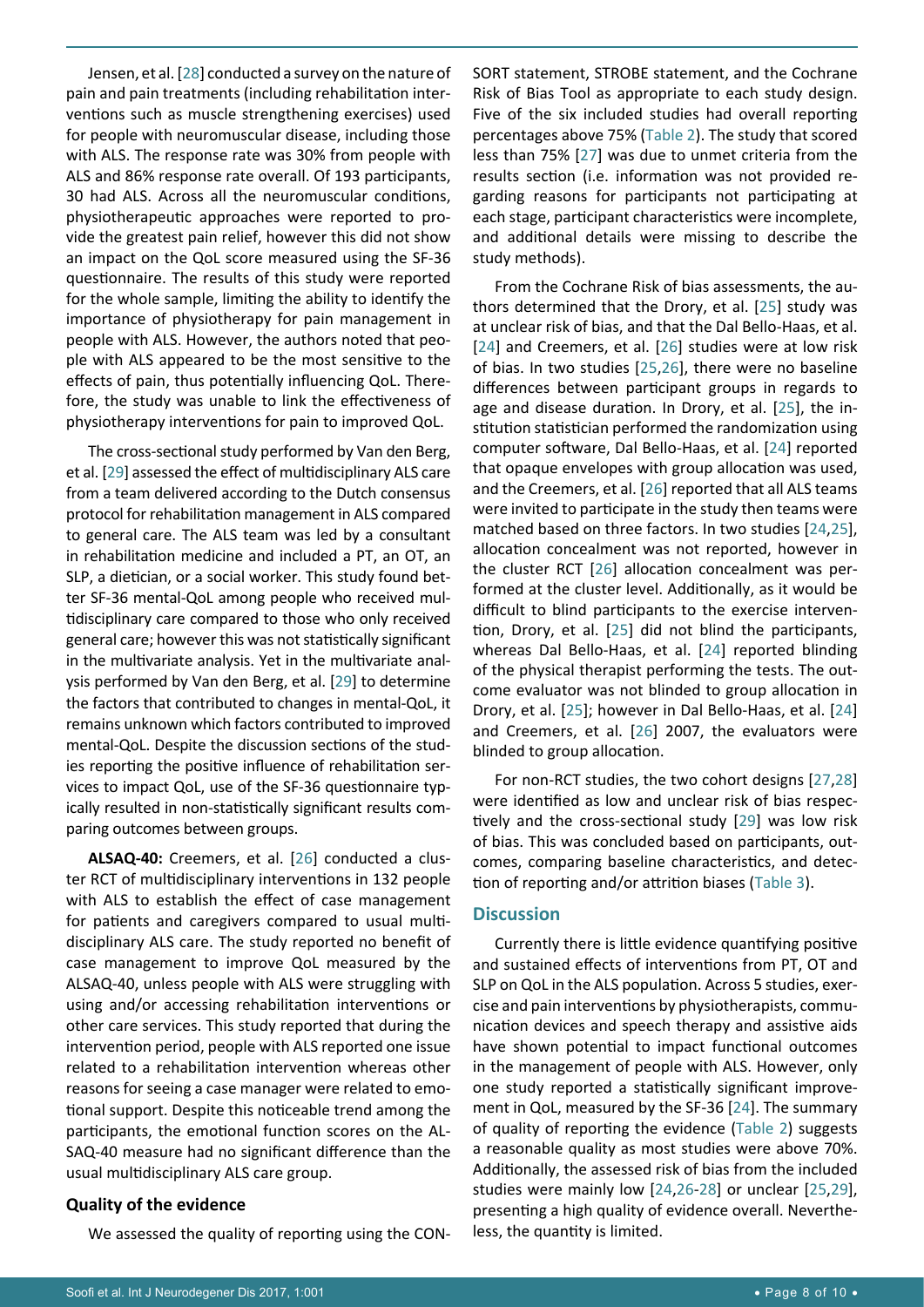Drory, et al. [\[25](#page-9-18)] and Dal Bello-Haas, et al. [[24\]](#page-9-13) have both demonstrated that exercise, when appropriately prescribed and performed, can positively affect physical function which may in turn impact QoL, particularly when individuals are still in the early stages of the disease. In fact, Dal Bello-Haas, et al. [\[24\]](#page-9-13) found QoL to be significantly higher in the exercise group at 6 months, compared to a control group who completed usual activities. Even though exercise does not have the ability to improve strength of the muscles weakened by the condition, moderate regular exercises may have positive effects and can play an important part in the disease management [[24](#page-9-13)]. The lack of strong evidence regarding the effectiveness and benefits of exercise on QoL in the ALS population may influence the availability and quality of rehabilitation interventions provided [[4](#page-8-3)] and thus suggests a need for more research in this area.

Our included studies focused on interventions and/ or the influence of PT and SLP in managing people with ALS [[24](#page-9-13)-[27](#page-9-15),[29\]](#page-9-17), rather than QoL. These have demonstrated that PT improves individual muscle strength and decreases fatigue and spasticity [[25,](#page-9-18)[26\]](#page-9-14). Augmentative and Alternative Communication (AAC) devices are shown to be helpful among individuals with ALS as there is an emotional aspect associated with communication that can affect one's QoL [[9](#page-9-6)]. Although there is some overlap in the interventions provided by professionals from PT, OT, and SLP, the studies performed to date do not specifically address the impact of interventions by OTs in people with ALS. For example, assistive aids and appliances are often used in the management of ALS and can be recommended by both PTs and OTs (e.g., walkers, seating and positioning techniques, wheelchairs etc. [[9](#page-9-6)]). Moreover, OT interventions can also be helpful for individuals with ALS in regards to employment, as engaging in activities that are essential to one's health and well-being. Yet, there is a lack of evidence establishing the impact such rehabilitation interventions have on a person's QoL, suggesting a need for further research.

Based on the results of this review, we identified few studies from the PT, OT and SLP professions that measured QoL outcomes of therapy interventions for people with ALS. We believe this may partly be due to the nature of ALS e.g., heterogeneity and rate of disease progression in the ALS population. Researchers who have performed RCTs in this area have consistently faced the challenge of high drop-out rates due to the quick progression of the disease [\[25,](#page-9-18)[26](#page-9-14)[,29](#page-9-17)]. Furthering ALS research through a longitudinal cohort study to examine which rehabilitation interventions have the potential to impact QoL would be beneficial. The literature available regarding the effectiveness of rehabilitation interventions is limited; however, there is growing evidence supporting the importance of multidisciplinary care for the management of ALS.

The strengths of this systematic review include a

defined process and structured critical appraisal. The possibility of rejecting relevant studies was reduced by having two authors review all studies for inclusion using criteria agreed upon prior to extracting the data and reporting the quality of included studies. The quality of reporting the studies was assessed using the CONSORT Checklist [[18](#page-9-20)] and STROBE Statement [[20](#page-9-22)], and risk of bias using the Cochrane Risk of bias tool [[19](#page-9-21)] and Newcastle-Ottawa Scale [[21](#page-9-23)], thus allowing simple comparison of the results to identify study quality. Additionally, this study adds to the evidence by appraising the available literature to date and underlining the potential of rehabilitation services from PT, OT and SLP to maintain QoL when managed by a multidisciplinary team of specialists in rehabilitation.

#### **Limitations**

Research in ALS related specifically to PT, OT and SLP interventions is limited, and thus this systematic review is limited to a small number of studies, which had to be analysed descriptively. In addition, bias may have been introduced by restricting the review to only studies published in English.

#### **Conclusion**

The overall finding of this narrative review supports interventions from the professions of PT, OT and SLP have the potential to impact QoL in people with ALS, although the evidence demonstrating this effect, measured by the SF-36 and ALSAQ-40 is limited. It is difficult to determine the relative effects of rehabilitation interventions due to the disease progression in ALS, especially when the rate of progression differs across individuals, and evidence associated with rehabilitation and stage of ALS is very limited. Rehabilitation interventions can affect QoL and offering interventions that cater to the needs of people with ALS could contribute to the maintenance of QoL. Future research should be directed toward developing an approach to measure the effectiveness of different rehabilitation interventions in people with ALS and evaluating short and long-term effects of impairments on QoL.

#### **References**

- <span id="page-8-0"></span>1. [ALS Therapy Development Institute \(2015\) ALS Frequently](https://www.als.net/about-als-tdi/als-faq/)  [Asked Questions.](https://www.als.net/about-als-tdi/als-faq/)
- <span id="page-8-1"></span>2. [Francis K, Bach J, DeLisa J \(1999\) Evaluation and reha](https://www.ncbi.nlm.nih.gov/pubmed/10453774)[bilitation of patients with adult motor neuron disease. Arch](https://www.ncbi.nlm.nih.gov/pubmed/10453774)  [Phys Med Rehabil 80: 951-963.](https://www.ncbi.nlm.nih.gov/pubmed/10453774)
- <span id="page-8-2"></span>3. [Blasco H, Guennoc AM, Veyrat-Durebex C, Gordon PH,](https://www.ncbi.nlm.nih.gov/pubmed/22873563)  [Andres CR, et al. \(2012\) Amyotrophic lateral sclerosis: A](https://www.ncbi.nlm.nih.gov/pubmed/22873563)  [hormonal condition? Amyotrophic Lateral Scler 13: 585-](https://www.ncbi.nlm.nih.gov/pubmed/22873563) [588.](https://www.ncbi.nlm.nih.gov/pubmed/22873563)
- <span id="page-8-3"></span>4. [Forshew DA, Bromberg MB \(2003\) A survey of clinicians'](https://www.ncbi.nlm.nih.gov/pubmed/14753660)  [practice in the symptomatic treatment of ALS. Amyotroph](https://www.ncbi.nlm.nih.gov/pubmed/14753660)  [Lateral Scler Other Motor Neuron Disord 4: 258-263.](https://www.ncbi.nlm.nih.gov/pubmed/14753660)
- <span id="page-8-4"></span>5. [Kasarskis E \(2004\) Disease-modifying interventions. Amy](https://www.ncbi.nlm.nih.gov/pubmed/15512879)[otroph Lateral Scler Other Motor Neuron Disord 5: 76-78.](https://www.ncbi.nlm.nih.gov/pubmed/15512879)